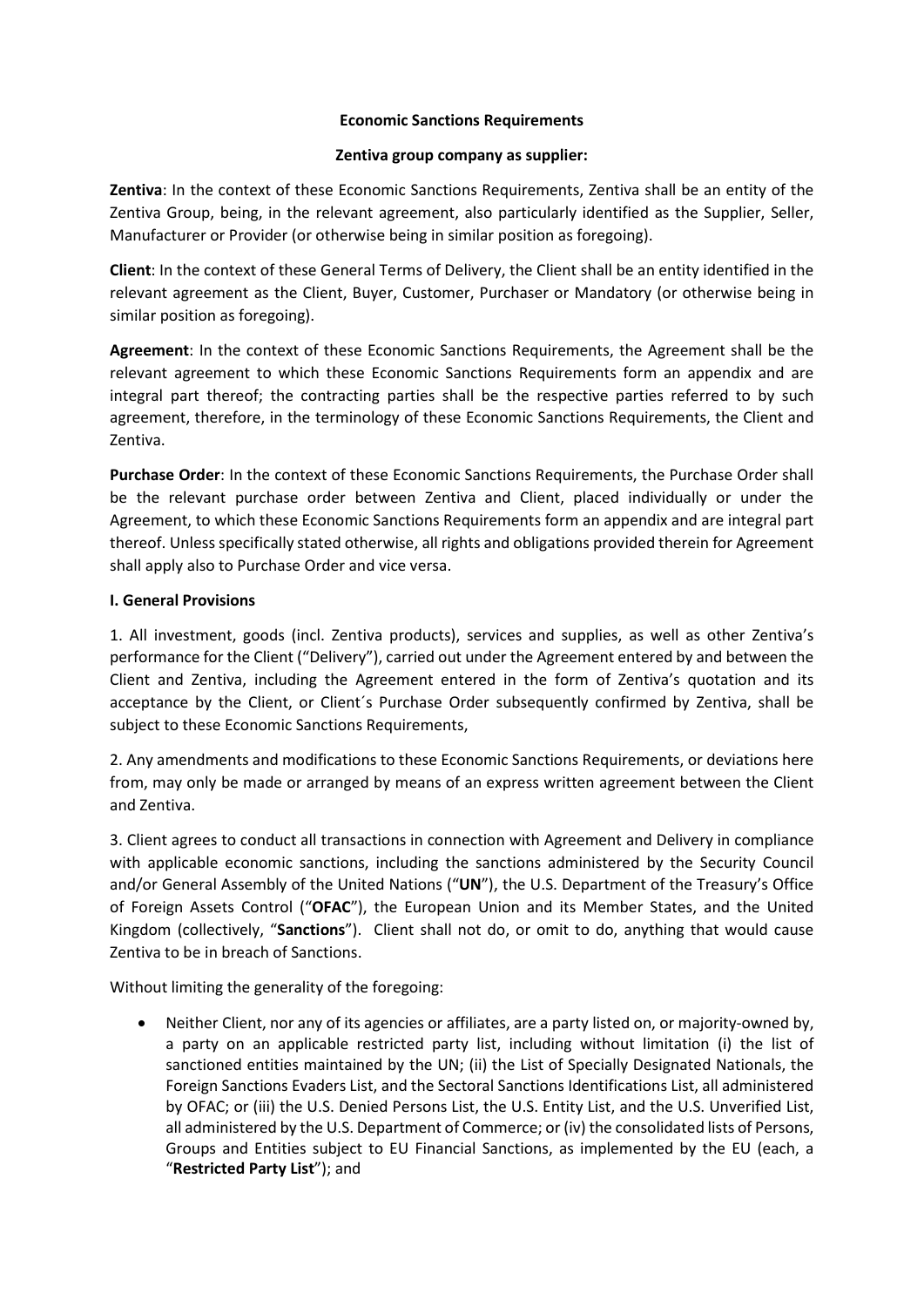Client shall not, in connection with the performance of this Agreement, directly or indirectly, engage in business with, or provide Zentiva products or services to any party listed on, or majority-owned by a party listed on, a Restricted Party List.

## II. For supply or distribution in High-Risk Country

If the possible Agreement involves supply or distribution to a High-Risk Country (High Risk Country being defined as the country with respect to which there is an active UN, EU or USA sanctions program as published on https://www.sanctionsmap.eu/#/main or https://home.treasury.gov/policyissues/financial-sanctions/sanctions-programs-and-country-information and as indicatively listed herein below):

1. Client hereby agrees to disclose in advance all proposed end users of Zentiva´s products, and further agrees that Zentiva may reject, without penalty, any proposed end user, if the distribution of Zentiva´s products to that end user would not comply with Sanctions. Client further agrees that it will provide, and require end users to provide, certifications of compliance in the form and manner required by Zentiva.

2. Zentiva may terminate the Agreement immediately and at will.

3. Client shall indemnify and hold Zentiva, its affiliates, directors, officers, employees, and representatives harmless from any claims, costs, liabilities, obligations and damages that Zentiva may incur as a result of any violation by Client, or any customer or affiliate of Client, of section II., Art. 1.

4. The Agreement shall remain in force for the 12 (twelve) months from the effective date (unless shorter term is agreed).

5. In case of the termination of the Agreement, Purchase Orders that Zentiva has confirmed at the time of notification of the termination shall be delivered by Zentiva and shall be paid for by Client according to the terms of the Agreement. In case of termination of the Agreement due to noncompliance with Sanctions by Client or its customers or expiration of the term of the Agreement, all pending orders shall be considered cancelled and Zentiva shall not deliver any order (including confirmed Purchase Orders) to Client and Client shall not be obliged to pay for the product and shall not be entitled to claim and receive any compensation in relation to such termination and/or cancellation of any order(s).